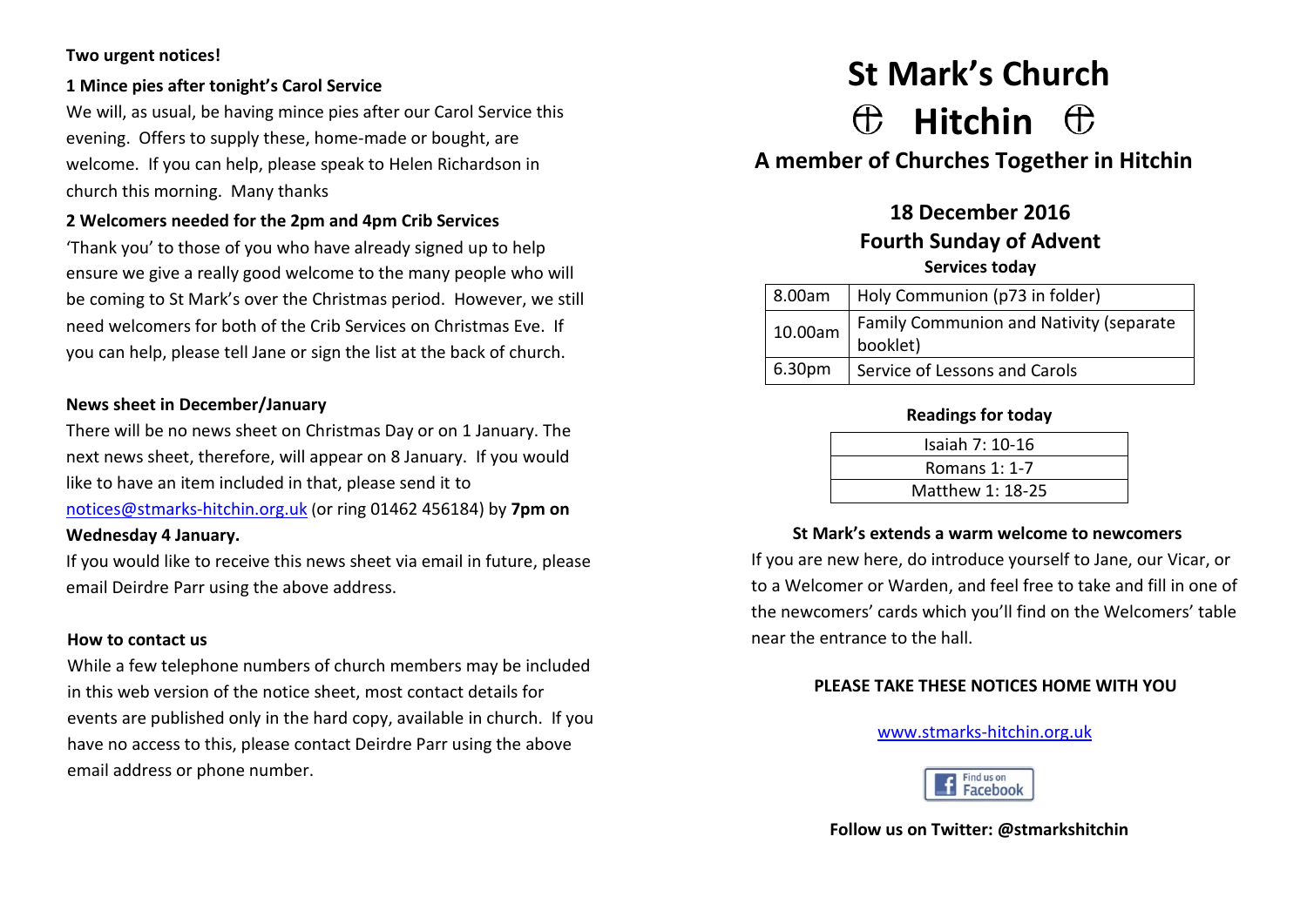#### **Diary for the week beginning Monday, 19 December**

| <b>Tue 20</b> | 1.30 <sub>pm</sub> | Strathmore Infants' School Carols in |
|---------------|--------------------|--------------------------------------|
|               |                    | church                               |
| <b>Wed 21</b> | 9.15am             | <b>Morning Prayer</b>                |
|               | 7.00pm             | <b>Choir Practice</b>                |
| <b>Sat 24</b> | 2.00 <sub>pm</sub> | <b>Family Crib Service</b>           |
|               | 4.00pm             | <b>Family Crib Service</b>           |
|               | 11.30pm            | Midnight Communion                   |

### **Next Sunday, 25 December – Christmas Day**

| 8.00am         | <b>Holy Communion</b>   |  |
|----------------|-------------------------|--|
| $\pm 10.00$ am | <b>Family Communion</b> |  |

#### **Diary for the week beginning Monday, 26 December**

| Wed 28<br>9.15am | <b>Morning Prayer</b> |
|------------------|-----------------------|
|------------------|-----------------------|

## **Sunday, 1 January – First Sunday of Christmas**

| No 8.00am Holy Communion                                      |  |
|---------------------------------------------------------------|--|
| Family Communion<br>10.00am                                   |  |
| <b>No</b> SIX:30 Service (moved to 8 January $-$ see notices) |  |

## **Diary for the week beginning Monday, 2 January**

| Wed 4  | 9.15am             | <b>Morning Prayer</b>              |
|--------|--------------------|------------------------------------|
|        | 6.00pm             | <b>Wedding Rehearsal</b>           |
| Thur 5 | 10.00am            | <b>Communion at Westmill Lawns</b> |
| Fri 6  | 9.30am             | Little Lions                       |
| Sat 7  | 1.30 <sub>pm</sub> | Wedding of Miranda Mumby and       |
|        |                    | <b>Martin Harris</b>               |

## **Sunday, 8 January – First Sunday of Epiphany**

| 8.00am  | <b>Holy Communion</b> |
|---------|-----------------------|
| 10.00am | <b>Holy Communion</b> |
| 6.30pm  | SIX:30 Service        |

### **Hymns for 10.00am on 18 December**

| <b>AMNS 30</b>     | Hark the glad sound! The Saviour comes        |
|--------------------|-----------------------------------------------|
| <b>AMNS 164</b>    | Great Shepherd of thy people, hear (tune 272) |
| AMNS 121           | To the name of our salvation                  |
| SF 19              | Gabriel's message                             |
| AMNS <sub>37</sub> | While shepherds watched their flocks          |

## **Suggestions for Prayer**

## **From our Cycle of Prayer we pray for:**

The work of PHASE in Hitchin schools; local schools and colleges, their students and teachers; the residents of Dugdale Court.

## **From the Churches Together in Hitchin Prayer Link we pray for:**

**PHASE** as they deliver Christmas assemblies across the secondary schools; our own Nativity Play and Carol Service and for similar services taking place in all the churches throughout Hitchin.

#### **Notices**

## **Happy Christmas!**

As we enter into our Christmas season, whether you are able to celebrate with us or with others this Christmas, we wish you a very happy Christmas. For those of our church family for whom Christmas will be harder this year, be assured of our prayers and our love during this time. **Jane, John and Andre**w.